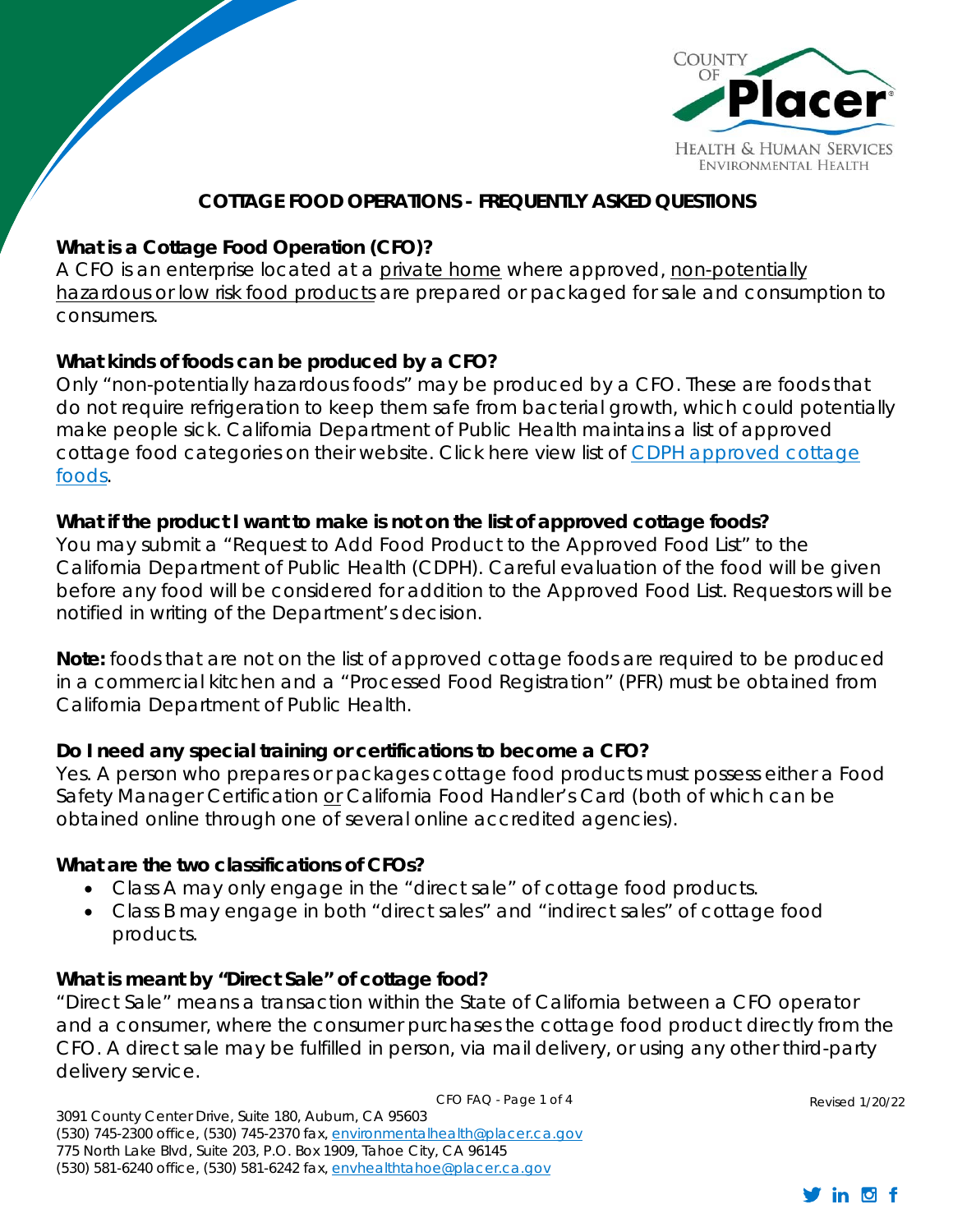

## **What is meant by "Indirect Sale" of cottage food?**

 $\sqrt{\frac{2}{\sqrt{2}}}$ 

"Indirect sale" means an interaction between a CFO, a third party retailer, and a consumer, where the consumer purchases cottage food products made by the CFO from a third party retailer that holds a valid permit issued by the local environmental health agency in their jurisdiction.

### **How much will the registration or permit cost the CFO?**

Application fees change slightly each fiscal year (July  $1<sup>st</sup>$  – June 30<sup>th</sup>). Visit the Placer County Environmental Health (PCEH) Website to view the current fee schedule.

# **Do I need any other licenses or permits to start a Cottage Food Operation?**

Yes. CFOs are required to obtain a business license from the jurisdiction in which their CFO is located. The licensing jurisdictions in Placer County include City of Roseville, City of Lincoln, Town of Loomis, City of Rocklin, City of Colfax, and City of Auburn. All other communities (ie. Newcastle, Granite Bay, Meadow Vista, etc) are consider "unincorporated Placer County". CFOs located in unincorporated Placer County must obtain a business license from Placer County Treasurer-Tax Collector's Business Licensing Division.

### **Do I need to obtain a business license BEFORE applying for a CFO with Placer County Environmental Health?**

No. A business license application may be submitted to the appropriate jurisdiction after obtaining a CFO permit or registration with PCEH.

### **Will my CFO Registration/Permit allow me to sell at other retail venues?**

Yes, but additional health permits may be required to sell at other locations such as Community Events, Farmer's Markets, Denio's, etc. Please contact the Environmental Health Division @ 530- 745-2300 for additional permit requirements.

### **Can I sell my Cottage Food Products online?**

Yes. Direct sales of CFO products may be fulfilled in person, via mail delivery, or using any other third-party delivery service.

### **Are there sales limitations for Cottage Food Operations?**

- "Class A" cottage food operation is limited to \$75,000 in verifiable gross annual sales.\*
- "Class B" cottage food operation is limited to \$150,000 in verifiable gross annual sales.\*

CFO FAQ - Page 2 of 4

**\***The gross annual sales for a "Class A" or "Class B" cottage food operation shall be annually adjusted for inflation based on the California Consumer Price Index.

3091 County Center Drive, Suite 180, Auburn, CA 95603 (530) 745-2300 office, (530) 745-2370 fax, environmentalhealth@placer.ca.gov 775 North Lake Blvd, Suite 203, P.O. Box 1909, Tahoe City, CA 96145 (530) 581-6240 office, (530) 581-6242 fax, envhealthtahoe@placer.ca.gov

Revised 1/20/22

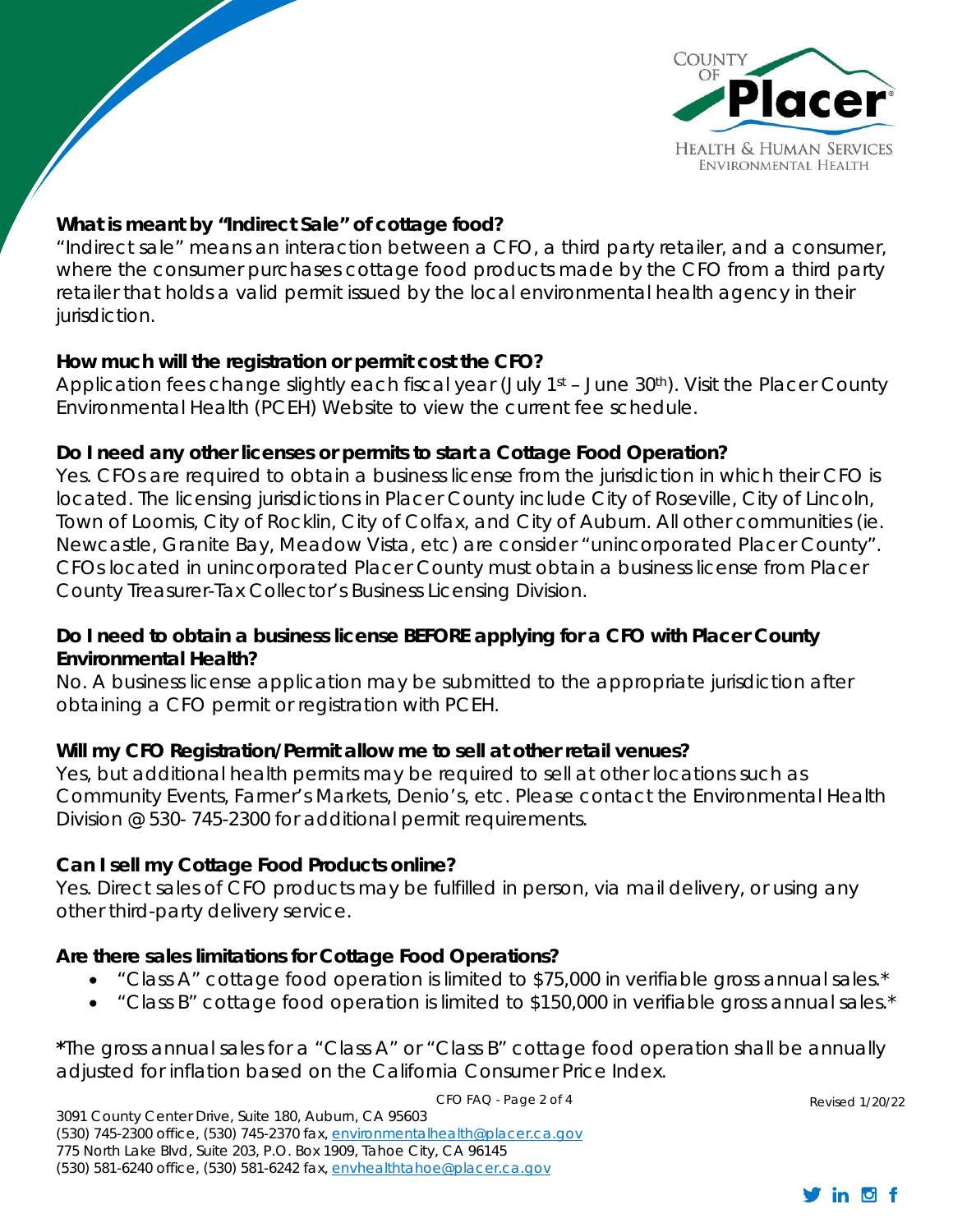

## **Can I expand my home kitchen area square footage to accommodate my cottage food operation?**

Any expansion or remodeling must be consistent with a residential home kitchen. Contact the county or city building, planning, and fire authorities for approval and applicable permitting requirements. All cottage food operations including preparation, mixing, assembling, storage, packaging, and or labeling shall occur inside the living space of the home.

**Note:** garages, sheds, backyards, vehicles, out-buildings or any other structure or location outside the living space cannot be used as storage, food preparation, packaging, or labeling facilities for a cottage food operation.

#### **How often will a CFO be inspected?**

 $\sqrt{2}$ 

- Class A operations are not subject to initial or routine inspection.<sup>\*</sup>
- Class B operations are inspected initially prior to permit issuance and then annually thereafter.\*

**\*** Environmental Health may access Class A or B CFOs on the basis of consumer complaints, suspicions that adulterated or otherwise unsafe food has been produced, or in the event the operation is found to be in violation of the California Food Safety laws regarding CFOs. Inspections can occur at a private home, community events, farmers markets, bake sales, swap meets, or any third-party retailer.

### **What are the labeling requirements for CFO food products?**

All CFO products must be labeled per the Federal Food, Drug and Cosmetic Act. The minimum label requirements include:

- The CFO Business Name and phone number
- The common name of the food product or an adequately descriptive name
- Ingredients listed in descending order of predominance by weight
- Allergen statement if the product contains ANY of the Big 8 Food allergens: Wheat, Milk, Peanuts, Tree Nuts, Eggs, Soy, Fish, Shellfish
- The net quantity (count, weight, or volume) of the food product, stated in pounds and grams
- The words "Made in a Home Kitchen" in 12-point font
- The Registration (Class A) or Permit (Class B) number
- The city, state, and zip where the CFO is located
- The words "Issued in Placer County"

CFO FAQ - Page 3 of 4

3091 County Center Drive, Suite 180, Auburn, CA 95603 (530) 745-2300 office, (530) 745-2370 fax, environmentalhealth@placer.ca.gov 775 North Lake Blvd, Suite 203, P.O. Box 1909, Tahoe City, CA 96145 (530) 581-6240 office, (530) 581-6242 fax, envhealthtahoe@placer.ca.gov

Revised 1/20/22